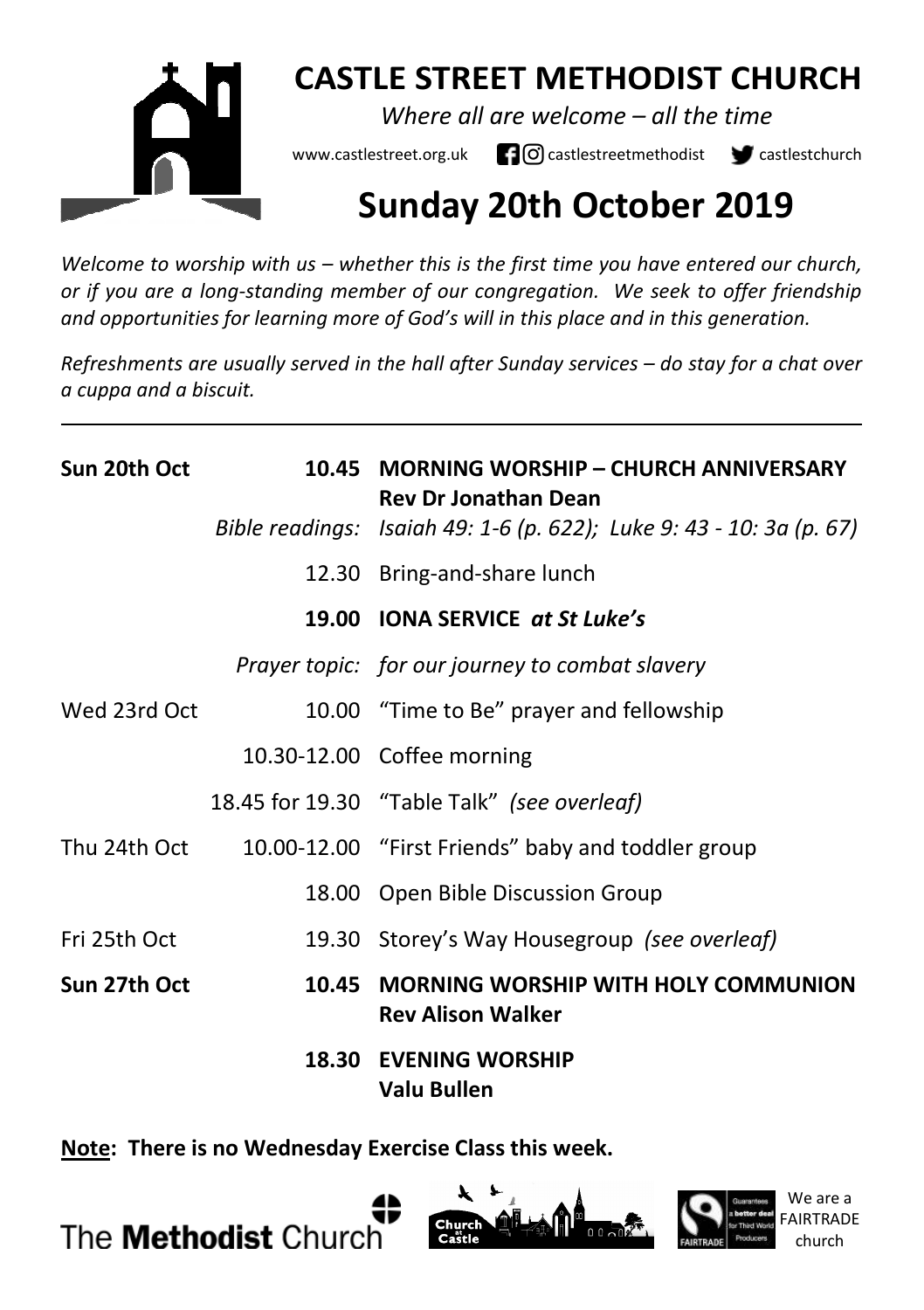## **Welcome to Castle Street Methodist Church!**

If you are worshipping with us for the first time, please make yourself known to one of the stewards and pick up a welcome leaflet. All people of this church are part of the ministry, led by the Revd Alison Walker who may be contacted electronically via the church website or by telephone on (01223) 872 862.

Our church magazine *Castle View* contains more details of events taking place each month – please pick up a copy of the latest issue.

There is a **Prayer Request** book at the back of the church, which is used during services and at prayer meetings – but remember it is on display for anyone in the church to read, so please respect the privacy of those concerned and avoid including names and other personal details unless specifically requested.

## **"A Faith to Live By" at Haslingfield Methodist Church – tonight at 6pm**

The speaker at the first of this year's "Faith to Live By" services will be Revd Dr Brian Beck, who will ask "What's the use of John Wesley's sermons? Let's be honest – do they have any real value in this modern age?" Brian is a former President of the Methodist Conference and a former Principal of Wesley House, and regularly leads worship here at Castle Street.

 $~\sim$ ~~~~~~~

## **"Table Talk" – Wednesday evenings**

"Table Talk" continues this week with the second session of the course "Time to Talk of God". A reminder that, in order to avoid clashing with the CCHP training evening we are hosting, there will be no Table Talk on 30th October and dates after this week are pushed back by a week from what was originally advertised:

- 23rd Oct: Week 2 "A Listening God"
- 6th Nov: Week 3 "A Caring God"
- 13th Nov: Week 4 "A Speaking God"
- 20th Nov: Week 5 "Jesus as our Teacher and Model"

Those who wish, meet at 6.45pm for a simple cooked meal; tea and coffee are served at 7.30pm as the discussion gets underway. Finishing time is 9pm, so that clearing up can be finished by 9.30pm. If you're coming for the meal, please sign up on the Doodle poll at https://tinyurl.com/Table-Talk-Oct19, or contact Alison.

 $~\sim$ ~~~~~~~

*Talking of God Together* **book** 

Copies of this book, being used by this term's Table Talk, were distributed three weeks ago – but they ran out. The additional copies we ordered have now arrived; please collect yours from Denise.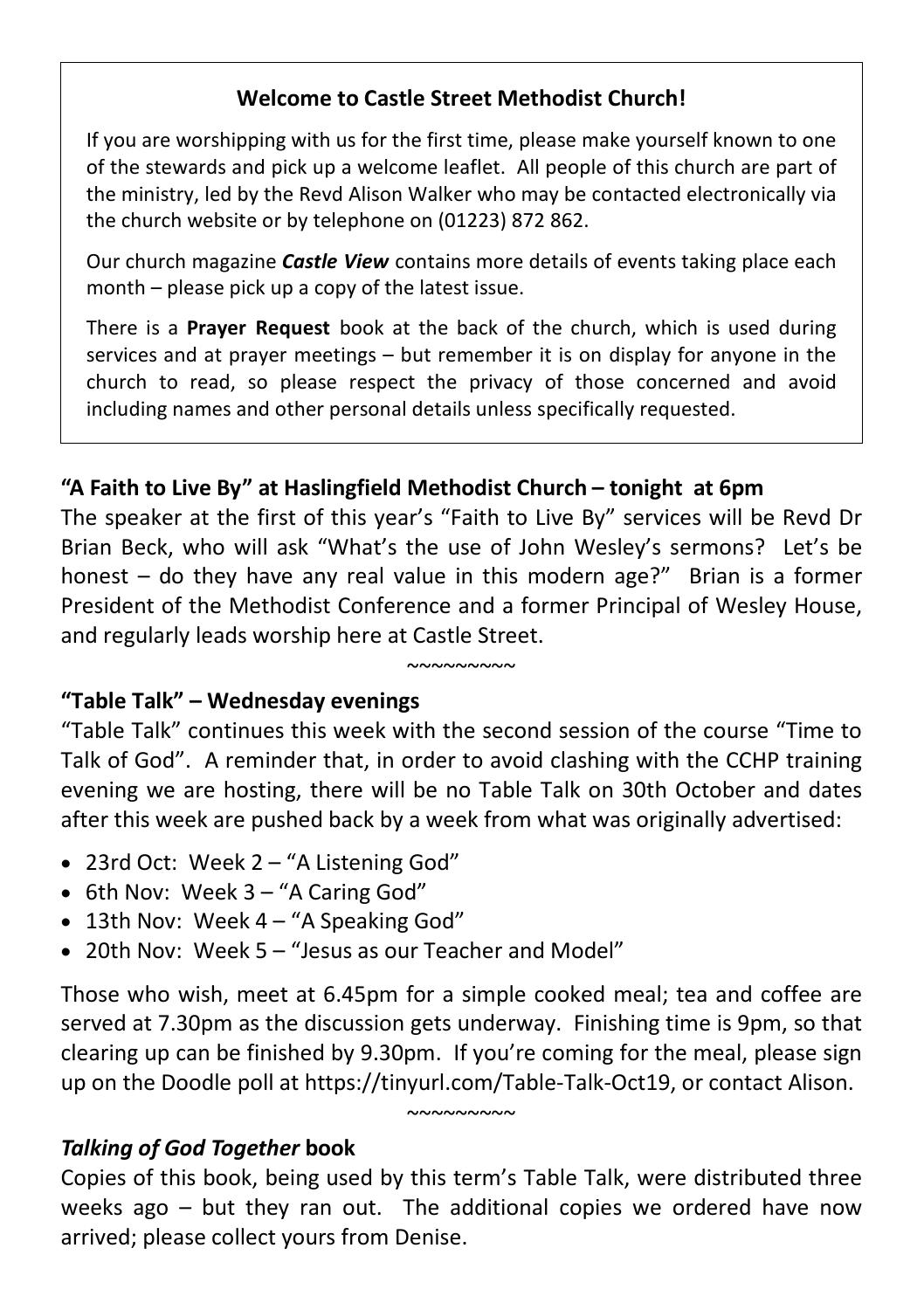## **Storey's Way Housegroup – restarts this week**

The Storey's Way Housegroup resumes on Friday (25th October) at 7.30pm, the first of four sessions. John Boocock will open this session by sharing experiences of how people have helped him on his faith journey and others are invited to share their own experiences. We are looking at the impact of others who accompany us and inspire us on our faith journeys. On 8th November, Nick Dale, who has special needs, and his mother, Joyce, will give an input on disability, and Eileen Harrison, who in earlier years worked with Nick, will contribute. In this session we will be looking at the theology of "wholeness" and the part faith plays in this. Nick will be sharing his faith journey.

In the third session on 22nd November, the first week of Advent, the group will share their rich and diverse wartime experiences and the part faith played. We all live with the legacy of war and wars continue. We will look at how faith and war interconnect today. Our Christmas Celebration will take place on 13th December (three weeks later), with readings and carols round the tree and a sharing of festive food. Speak to Joy and Geoff for more information.

#### **CCHP training evenings**

A reminder that all volunteers involved with the Cambridge Churches Homelessness Project this year – including those who have helped before – are required to attend one of the training evenings. The dates and venues are:

 $~\sim$  $\sim$  $\sim$  $\sim$  $\sim$  $\sim$  $\sim$ 

- Wed 30th Oct at Castle Street Methodist Church at 7.30pm
- Fri 1st Nov at the Community Centre at OLEM at 8pm
- Mon 4th Nov at Christ Church at 7.30pm
- Tue 12th Nov at St Barnabas' Church at 7.30pm
- Thu 14th Nov at Great St Mary's Church at 7.30pm

Doors open and refreshments will be served half an hour before the start time.

## **Wesley Centenary Lecture – Monday 28th October at 7.45pm**

Details of this lecture, given by Prof Dame Sally Davies, UK Chief Medical Officer, can be found in the October *Castle View*.

 $~\sim$ ~~~~~~~

 $~\sim$ ~~~~~~~

## **"Cambridge Fireside"**

"Cambridge Fireside" restarted earlier this month. and meets at Wesley Methodist Church on Tuesday afternoons, starting at 2.45pm. The next meeting will be on Tuesday 5th November, when Honor Ridout will talk about "Glimpses of Cambridge you might have missed". This illustrated talk picks up some of the traces of Cambridge history, high and low, that you might simply walk past.